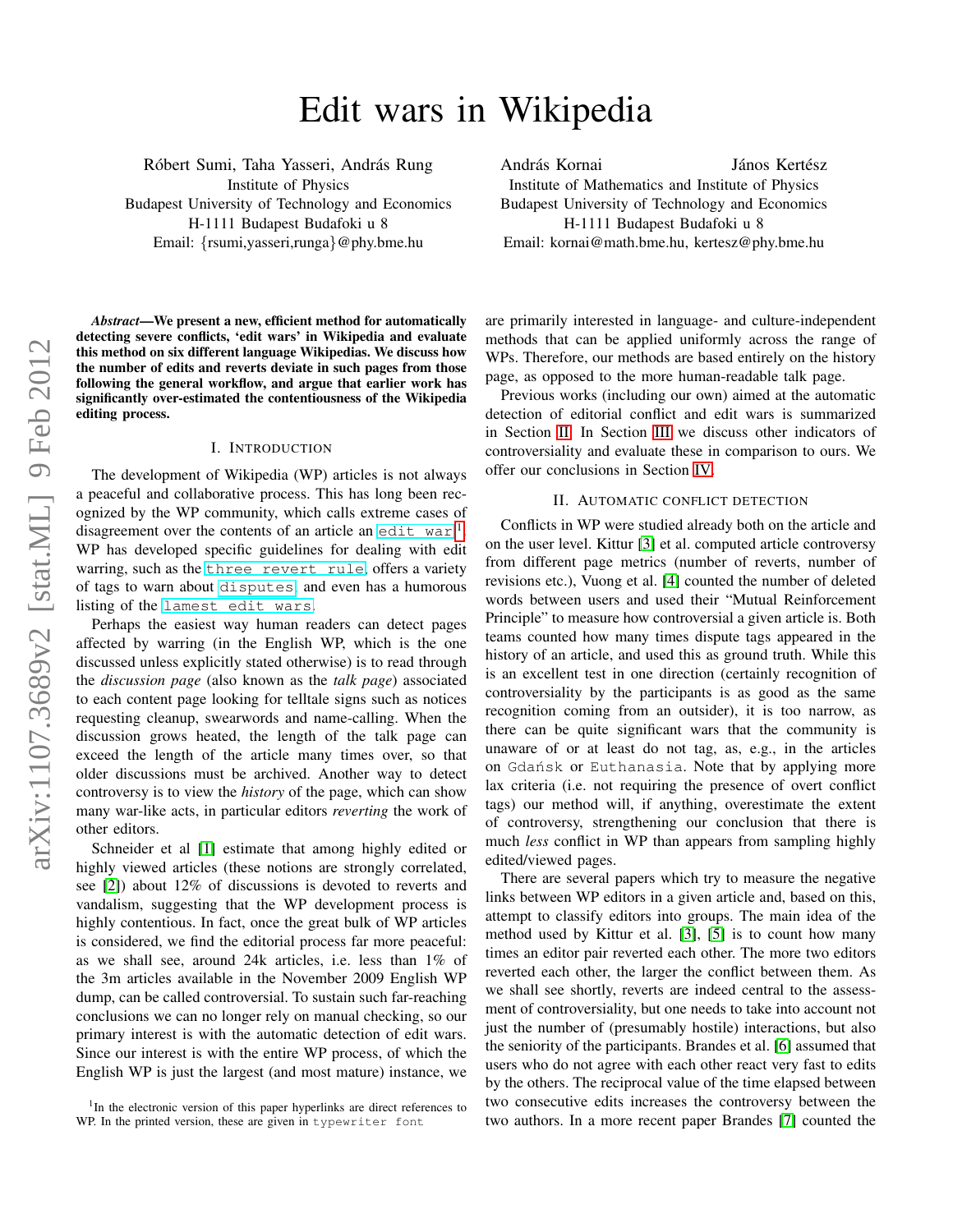number of deleted words between editors and used this as a measure of controversy. West et. al. and also Adler et. al. have developed vandalism detection methods based on temporal patterns of edits [\[8\]](#page-3-8), [\[9\]](#page-3-9). In both works the main assumption is that offensive edits are reverted much faster than normal edits, therefore by considering the time interval between an arbitrary edit and its subsequent reverts, one can classify vandalized versions with high precision.

Our own work (for a preliminary report, see [\[10\]](#page-3-10)) was seeded by a manual sample of 40 articles, 20 selected for high controversiality, and 20 for low. Table [I](#page-1-0) summarizes the number of reverts as detected in the text and in the comments<sup>[2](#page-1-1)</sup> (most reverts are detected by both methods).

<span id="page-1-0"></span>TABLE I NUMBER OF REVERTS DETECTED. THE UPPER PART CORRESPONDS TO A GROUP OF PAGES WITH SEVERE CONFLICTS (EXCEPT THOSE IN *italics*); BELOW THE HORIZONTAL LINE THERE ARE PEACEFUL PAGES (EXCEPT THOSE IN *italics*).

| Both txt          | Only            | Only           | Article                          |
|-------------------|-----------------|----------------|----------------------------------|
| and cmt           | in txt          | in cmt         | titlee                           |
| $41\overline{03}$ | 930             | 328            | Global warming                   |
| 2375              | 478             | 142            | Homosexuality                    |
| 1847              | 617             | 201            | Abortion                         |
| 1494              | 260             | 35             | Benjamin Franklin                |
| 1425              | 437             | 130            | <b>Elvis Presley</b>             |
| 1396              | 233             | 67             | Nuclear power                    |
| 1298              | 536             | 104            | Nicolaus Copernicus              |
| 1071              | 211             | 51             | Tiger                            |
| 1036              | 248             | 58             | Euthanasia                       |
| 937               | 204             | 58             | Alzheimer's disease              |
| 870               | 192             | 50             | Gun politics                     |
| 836               | 172             | 23             | <b>Sherlock Holmes</b>           |
| 689               | 213             | 49             | Arab-Israeli conflict            |
| 659               | 496             | 138            | Israel and the apartheid analogy |
| 652               | 387             | 88             | Liancourt Rocks                  |
| 642               | 250             | 39             | Schizophrenia                    |
| 516               | 164             | 472            | Gaza war                         |
| 431               | 186             | 30             | 1948 Arab-Israeli war            |
| 416               | 73              | 9              | Pumpkin                          |
| 380               | 284             | 58             | Gdańsk                           |
| 318               | 158             | 20             | SOL                              |
| 162               | $\overline{24}$ | 10             | Password                         |
| 116               | 26              | 3              | Henry Cavendish                  |
| 109               | 29              | $\overline{4}$ | Pension                          |
| 81                | 29              | $\overline{4}$ | Mexican drug war                 |
| 74                | 37              | 10             | Hungarians in Romania            |
| 70                | 14              | 4              | Markov chain                     |
| 70                | 12              | $\mathbf{1}$   | Mentha                           |
| 47                | 20              | 6              | Foucault pendulum                |
| 40                | 5               | 6              | Indian cobra                     |
| 32                | 15              | $\mathbf{1}$   | Harmonium                        |
| 30                | 9               | 1              | Infrared photography             |
| 29                | 4               | 1              | <b>Bohrium</b>                   |
| 24                | 34              | 5              | Anyos Jedlik                     |
| 11                | 6               | $\overline{c}$ | Hungarian forint                 |
| 10                | 3               | $\mathbf{1}$   | Hendrik Lorentz                  |
| 9                 | 3               | $\mathbf{1}$   | 1980s oil glut                   |
| 7                 | $\mathbf{1}$    | $\theta$       | Deutsches Museum                 |
| $\overline{4}$    | $\overline{0}$  | $\mathbf{0}$   | Ara (genus)                      |
| $\mathbf{0}$      | $\overline{0}$  | $\mathbf{0}$   | Schlenk flask                    |

Given the number and distribution of false positives and negatives (typeset in italics) it is clear from Table [I](#page-1-0) that the

<span id="page-1-1"></span><sup>2</sup>Each edit could be accompanied by a descriptive comment as *Edit summary*.

raw revert statistics do not yield a clear cutoff-point we could use to distinguish controversial from non-controversial articles. Rather than building a complex but arbitrary formula that includes different factors that are expected to correlate with controversiality, our goal is to base the decision on very few parameters – ideally, just one.

Let  $\dots, i-1, i, i+1, \dots, j-1, j, j+1, \dots$  be stages in the history of an article. If the text of revision  $j$  coincides with the text of revision  $i - 1$ , we considered this a revert between the editor of revision  $j$  and  $i$  respectively. We are interested in disputes where editors have different opinions about the topic, and do not reach consensus easily.

Let us denote by  $N_i$  the total number of edits in the given article of that user who edited the revision  $i$ . We characterize reverts by pairs  $(N_i^d, N_j^r)$ , where r denotes the editor who makes the revert, and d refers to the reverted editor (self-reverts are excluded). Fig[.1](#page-1-2) represents the *revert map* of the noncontroversial [Benjamin Franklin](http://en.wikipedia.org/wiki/Benjamin_Franklin) and the highly controversial [Israel and the apartheid analogy](http://en.wikipedia.org/wiki/Israel_and_the_apartheid_analogy) articles. Each mark corresponds to one or more reverts. The coordinates of the marks are the total number of edits of the reverter  $(N<sup>r</sup>)$  and the reverted editor  $(N<sup>d</sup>)$ . Clearly, the disputed article contains more reverts between editors having large edit numbers than the uncontroversial article.



<span id="page-1-2"></span>Fig. 1. Revert maps of the articles Benjamin Franklin (left) and Israel and the apartheid analogy (right).  $N^r$  and  $N^d$  are the total number of edits of the reverter and reverted editor respectively. The size of the mark is proportional to the number of reverts between them.



<span id="page-1-3"></span>Fig. 2. Maps of mutual reverts in the same articles as in Fig. [1.](#page-1-2)

The revert maps already distinguish disputed and nondisputed articles, and we can improve the results by considering only the cases, in which two editors revert each other mutually, hereafter called *mutual* reverts. This causes little change in disputed articles (compare the right panels of Fig[.1](#page-1-2) to that of Fig[.2\)](#page-1-3), but has great impact on non-disputed articles (compare left panels).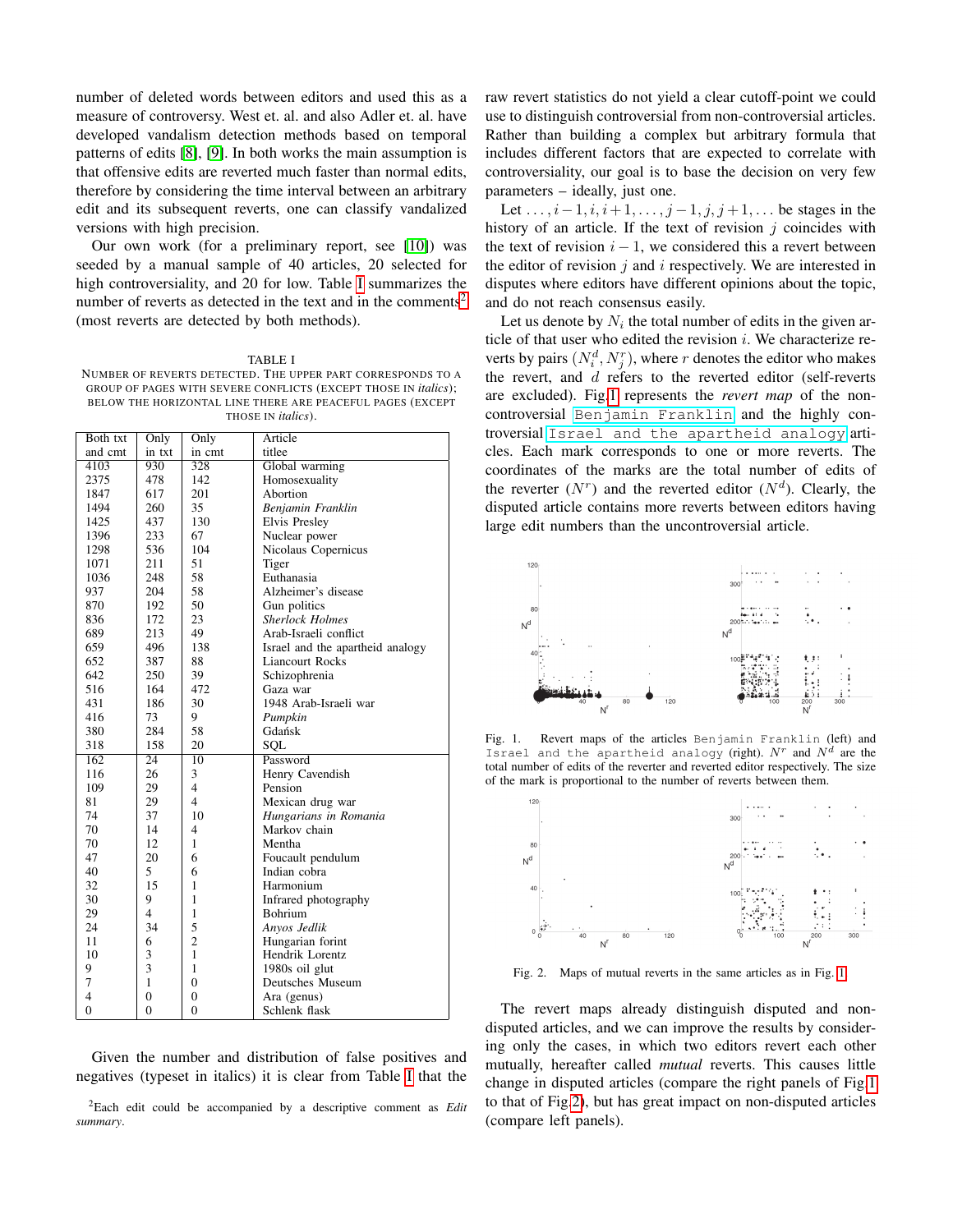Based on the rank (total edit number within an article) of editors, two main revert types can be distinguished: when one or both of the editors have few edits to their credit (these are typically reverts of vandalism since vandals do not get a chance to achieve a large edit number as they get banned by experienced users) and when both editors are experienced (created many edits). In order to express this distinction numerically, we use the *lesser* of the coordinates  $N<sup>d</sup>$  and  $N<sup>r</sup>$ , so that the total count includes vandalism-related reverts as well, but with a much smaller weight. Thus we define our raw measure of controversiality as

$$
M_r = \sum_{(N_i^d, N_j^r)} min(N_i^d, N_j^r)
$$

Once we developed our first autodetection algorithm based on  $M_r$ , we iteratively refined the controversial and the noncontroversial seeds on multiple languages by manually checking pages scoring very high or very low. In this process, we improved  $M_r$  in two ways: first, by multiplying with the number of editors  $E$  who ever reverted mutually (the larger the armies, the larger the war) and define  $M_i = E \times M_r$  and second, by censuring the topmost mutually reverting editors (eliminating cases with conflicts between two persons only). Our final measure of controversiality  $M$  is thus defined by

$$
M = E \times \sum_{(N_i^d, N_j^r) < max} \min(N_i^d, N_j^r). \tag{1}
$$

One conceptually easy (but in practice very labor-intensive) way to validate  $M$  is by simply taking samples at different M values and counting how many pages are found. As can be seen from Table [II,](#page-2-1) in a binary manual classification between noncontroversial and controversial pages the number of controversial pages increases monotonically with increased M from a low of 27% war to a high of 97% as M goes from 50 to 31,000. (We note here that some of the truly controversial pages such as [Anarchism](http://en.wikipedia.org/wiki/Anarchism) have  $M$  in excess of  $10^7$ .)

<span id="page-2-1"></span>TABLE II FOR A GIVEN LEVEL OF  $M$ , NUMBER OF  $n$ ONCONTROVERSIAL,  $c$ ONTROVERSIAL PAGES IN RANDOM SAMPLES OF  $30$ ,  $T$ OTAL NUMBER OF PAGES WITH GREATER  $M$ , % OF CONTROVERSIAL PAGES, ESTIMATED TOTAL NUMBER  $C$  OF CONTROVERSIAL PAGES WITH GREATER  $M$ (NUMBERS ARE IN KILO AND ROUNDED TO TWO SIGNIFICANT DIGITS).

| М     | $\boldsymbol{n}$ | $\epsilon$ | T     | $\%c$ | (k) |
|-------|------------------|------------|-------|-------|-----|
| 50    | 22               | 8          | 44037 | 27    | 24  |
| 100   | 16               | 14         | 34112 | 47    | 20  |
| 180   | 15               | 15         | 26912 | 50    | 17  |
| 320   | 14               | 16         | 20763 | 53    | 13  |
| 560   | 14               | 16         | 15683 | 53    | 11  |
| 1000  | 12               | 18         | 11732 | 60    | 9   |
| 5600  | 1                | 29         | 4314  | 97    | 4   |
| 31000 |                  | 29         | 1368  | 97    |     |

We have checked this measure for six different languages (eventually leaving Romanian out for lack of data) and concluded that its overall performance is superior to other measures, including the presence of tags marking controversiality (see Section [III\)](#page-2-0).

<span id="page-2-2"></span>TABLE III PRECISION OF CONTROVERSIALITY DETECTION IN THE TOP 30 BASED ON NUMBER OF EDITS #E, REVERTS #R, MUTUAL REVERTS #MR, RAW  $M_{\odot}$ ,  $M_i$ , article tag count TC, and M.

| WP      | #e | #r | #mr | $M_r$ | M. | TC | М  |
|---------|----|----|-----|-------|----|----|----|
| CS      | 14 | 18 | 26  | 25    | 27 | 27 | 28 |
| en      | 27 | 29 | 29  | 26    | 28 | 30 | 28 |
| hu      | 4  | 27 | 28  | 23    | 29 | 24 | 30 |
| fa      | 24 | 28 | 26  | 29    | 29 | 25 | 28 |
| es      | 23 | 26 | 29  | 27    | 28 | 28 | 29 |
| $\%$ av | 61 | 85 | 92  | 87    | 94 | 89 | 95 |

# III. OTHER INDICATORS OF CONTROVERSIALITY

<span id="page-2-0"></span>There are many plausible candidates for measuring controversiality, such as the number of edits, the number of (mutual) reverts, the number of 'controversial' tags, and of course variants of our own measure  $M$ . Table [III](#page-2-2) compares the various methods for precision in the top 30 for each language (except Romanian for paucity of controversial pages), and for each method considered.

It comes as no great surprise that the roughest measures such as the number of edits are rather poor classifiers and 'controversial' tag count (TC) are quite good in the English WP. Unfortunately, these measures fail to generalize from English and Spanish to smaller WPs, and given the cultural differences, there is no assurance that as the smaller WPs mature these measures will become increasingly applicable. As it is, measure  $M$  given by Eq. 1 above reduces the precision errors of the hitherto best classifier by over 50% (10 errors compared to the best known method. article tag count, which had 24). Of our own methods, the final M-based classifier improves upon the initial method (counting mutual reverts, 15 errors) by a full third.

The true value of a classifier of course depends not just on precision, but also on recall. This is much harder to measure, since the bottom 90% of the sample is uncontroversial by any measure, and it would take tens of thousands of manual judgments on random samples to obtain reliable recall figures. Also, the threshold for large WPs is much lower than one could surmise from inspecting the top 30 pages, for example in English  $M$  is 1,620,378 for the 30th most controversial page. We selected  $M > 1,000$  for cutoff, which yields a very high controversy population, but if we were truly intent on optimizing the threshold we would probably go down to about  $M = 200$  to see as much vandalism as pure edit warring. As a shortcut, we therefore plotted the second best classifier against  $M$  (see Fig. [3\)](#page-3-11), and sampled from the quadrants where they make different predictions.

On the whole, articles with low tag count but high M appear to be quite controversial, even if the participants themselves fail to tag the article for controversy. The opposite situation, with low  $M$  and high TC, is found very rarely. Besides an inherently lower precision and recall, there are some mechanical reasons why counting controversial tags is not a perfect method to detect disputes. There are many disputerelated tags and one has to decide which tags to count on a per-language basis. Page [\[11\]](#page-3-12) contains all disputed tags,